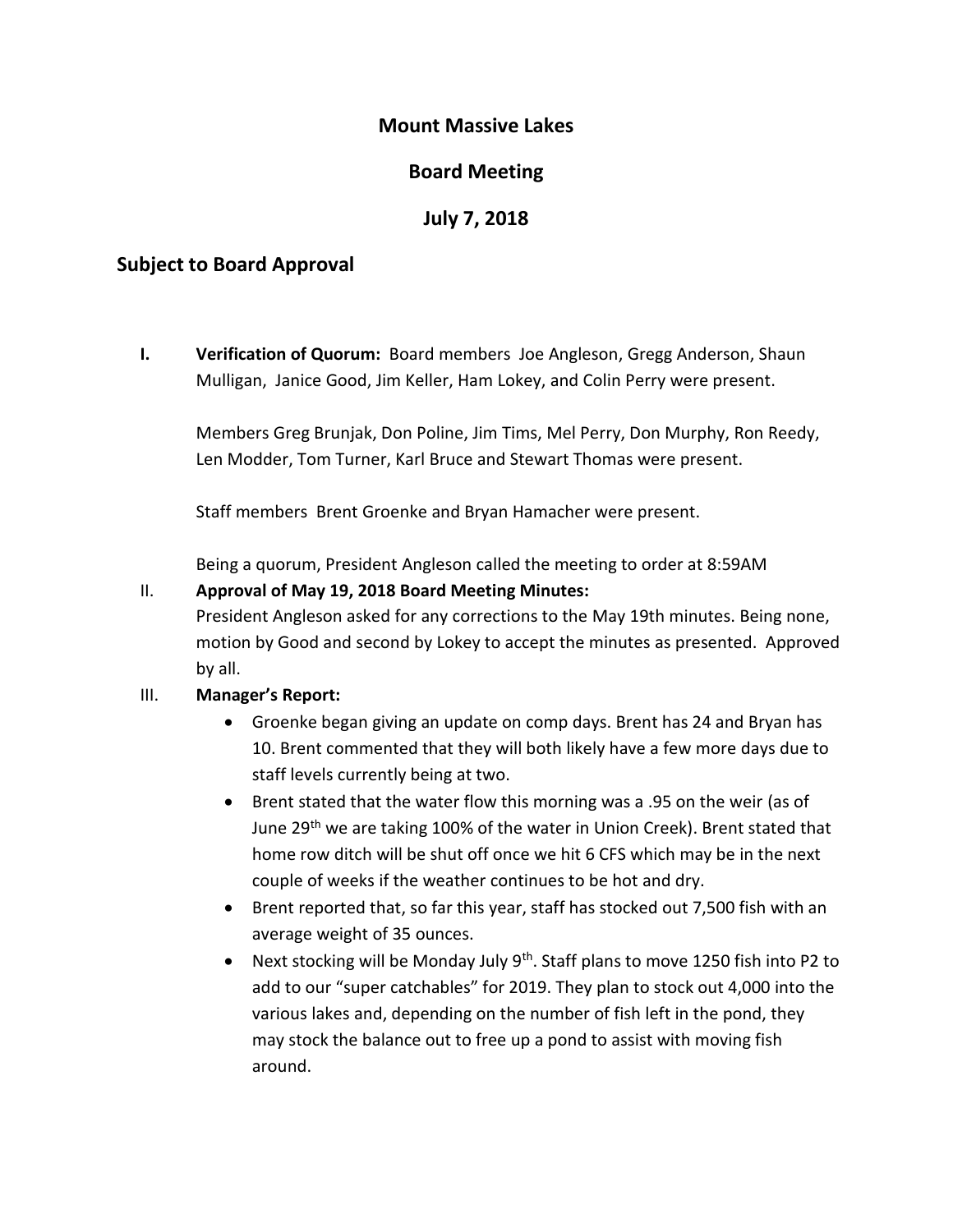- Brent reported that cutbow and cutthroat fingerlings have been stocked. The brown and tiger fingerlings will be stocked as soon as they reach 3 inches.
- Brent reviewed the other year classes of fish in our hatchery system reporting that all were doing well. The only ones showing any sign of disease this summer were the 2020 YOY but were treated quickly with medicated feed and responded well
- Brent then reviewed an extensive list of projects staff has been working on this year:
	- 1. The purchase of the new welder and ATV was completed.
	- 2. Prohibited items found in the roll-off were removed by staff resulting in a normal charge for dumping the roll off.
	- 3. Lake 26 boat ramp has been improved.
	- 4. Staff will begin treating Canadian thistle soon.
	- 5. Fish food has been hard to get from our current supplier.
	- 6. Aquatic weeds were treated June 18 & 19.
	- 7. The Healing Waters program, June 3, was a big success again.
	- 8. Creel census is up slightly for the year compared against last year.
	- 9. Guest permit revenue is up slightly against last year.

#### VII. **Old Business:**

• **Hatchery Pond:** Brent reviewed his detailed schedule of the Hatchery Pond renovation. The schedule projects to have the pond ready to fill by early / mid September. Brent cautioned that the schedule does not account for any major unforeseen challenges. Brent reported that member Kyle Welch has a concrete crew that he will make available to assist with the concrete work. Brent stated that using Kyle's crew would not negatively impact the estimated cost for the project.

#### **VIII. LUC Report:**

• LU Committee member Good gave the LU report in chairman Bennett's absence. Janice stated that it has been a busy year for LU already. Janice then reported that member Len Modder had filed a complaint that a neighbor's addition had in fact impacted his view. He was disappointed that the project had been approved during the winter and he had not been allowed to voice his concern prior to the project beginning. After allowing member Modder to address the board, Janice and President Angleson apologized and stated that the members of the committee had in fact visited the site prior to approval and did not think it would impact view. Janice proposed, and the board agreed, that major construction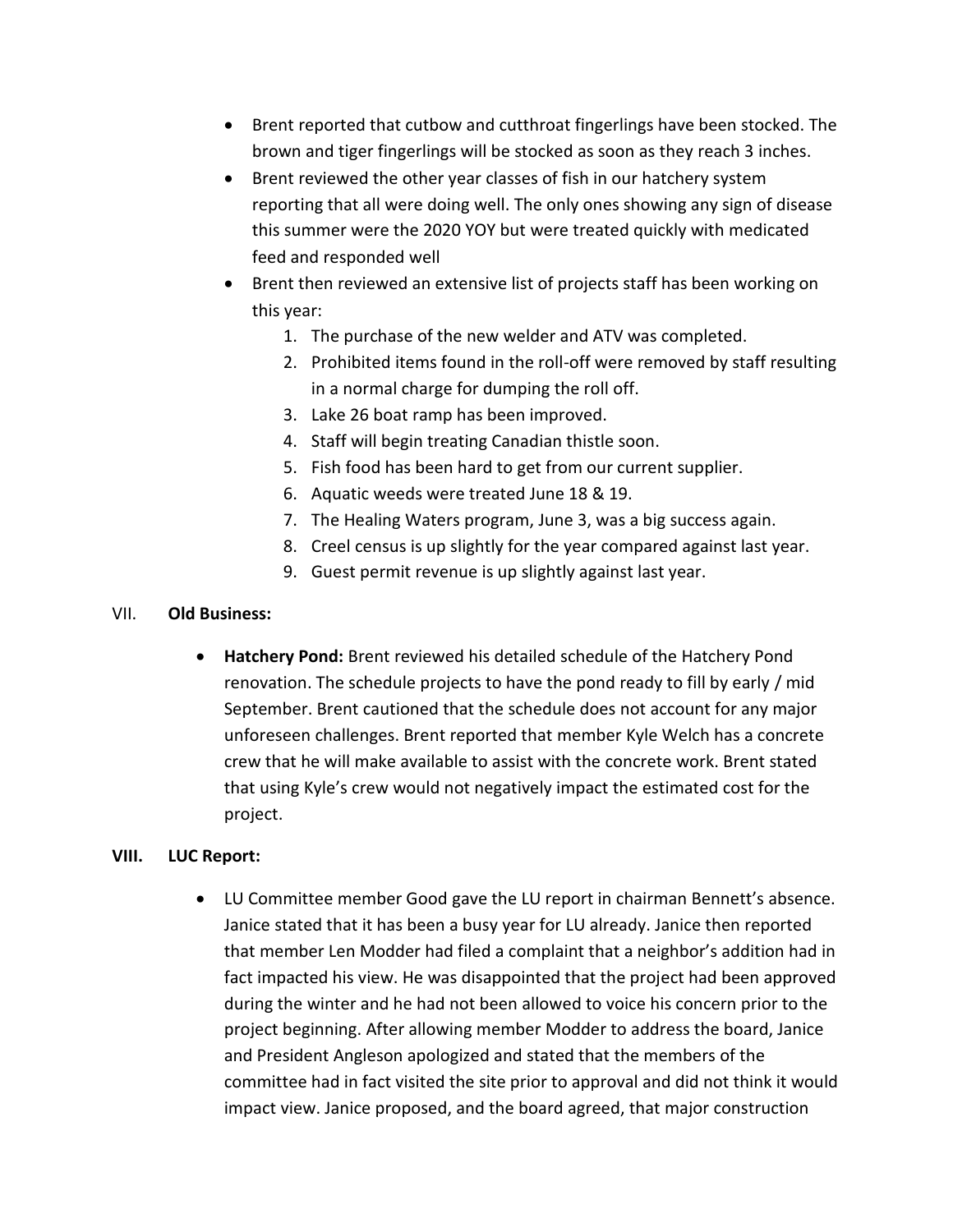project applications filed after the end of Sept should be put on hold until after the following annual meeting to allow members to provide adequate input.

**IX. MML Web Site –** Gregg noted that there was nothing new to report but that he would be doing some maintenance and upgrades on the site in the near future.

### X. **New Business:**

- There was discussion that the person hired for the  $3<sup>rd</sup>$  person position had unfortunately not worked out. It was reported that Brent and Bryan knew of a person currently working for the State of CO Parks and Wildlife that was willing to take a temporary position for the remainder of the summer. It was further discussed that this person would then be allowed to apply for the permanent position, in the fall, if they were working out. The new third person will begin Monday July 9<sup>th</sup> and the necessary background check had already been conducted. Motion by Ham and second by Colin to confirm the approval of hiring the temp for the same dollar amount we were previously paying the  $3<sup>rd</sup>$  person --\$17.25 per hour. Approved by all.
- There was discussion that at some point it would be good for the club to consider another house for the  $3<sup>rd</sup>$  person to live in. It was pointed out that the cost of living in surrounding communities is becoming very expensive and will be difficult for a person making \$17.25 per hour to make ends meet. Board agreed to make it a discussion item in a future board meeting.
- In light of the fires near the club and the total loss of internet and cell service for several days, it was suggested that the club reinstall a phone land line in the clubhouse. Brent checked and the cost would be roughly \$39 per month. Motion by Janice and second by Ham to approve the land line. Approved by all.
- Member Don Poline commented that the club really has no way to alert members to an emergency. He asked if the board had ever explored a siren similar to the weather sirens some communities use. After lengthy discussion it was suggested the most effective method may still be to have staff drive the club and alert members to any type of emergency.
- Joe Angleson stated that he had been contacted by member Phyllis Carnahan regarding the offer to members to order fire department approved reflective numbers for their cabins. Joe will forward the info to Brent to include in the next Troutline.
- It was suggested that we include a list of items you should have ready to go with little or no notice should you have to evacuate your cabin in an emergency. Brent will include in the next Troutline.